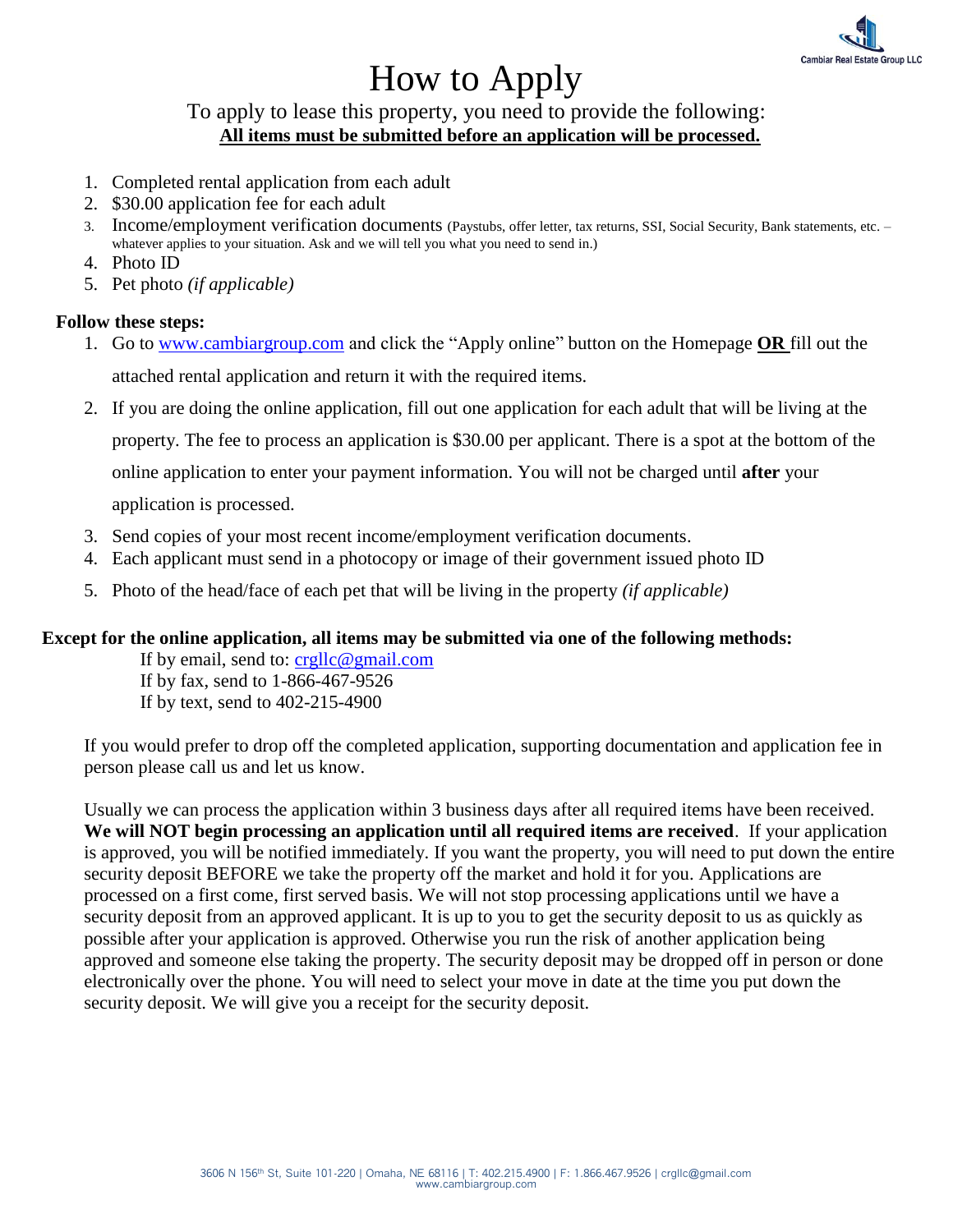

# **Pet Policies**

Many of our properties allow pets. Generally, the number of pets is limited to no more than TWO pets. Also there may be limits on the type or size of pet allowed in a particular property. Please refer to the property specific information on the property flyer or the online ad for the details. Tenant will be required to pay a one-time, non-refundable pet fee.

If Landlord agrees to allow pets within the leased premises, the Tenant/Pet owner must agree to meet the following terms and conditions, without exception:

- A. Tenant/Pet Owner must disclose on their rental application any and all pets they plan to keep on the leased premises. A current photo of the pets head/face must be included with the tenant's rental application.
- B. Permissible Pets:
	- a. Only the pet(s) listed on the rental application are authorized within the lease premises.
	- b. The following breeds, and any pet sharing a bloodline (mixed) with the following breeds, are strictly prohibited:

| American Pit Bull | American Bulldog       | Doberman Pinscher            |
|-------------------|------------------------|------------------------------|
| Rottweiler        | Chow Chow              | <b>Great Dane</b>            |
| Presa Canario     | Cane Corso             | Akita                        |
| Alaskan Malmute   | Wolf Hybrid            | Siberian Husky               |
| Any Mastiff Breed | <b>Amstaff Bulldog</b> | <b>Staffordshire Terrier</b> |

- c. Snakes, Ferrets, Chickens, Mice, Rats, Rabbits and Pigs are strictly prohibited.
- d. Birds, Fish, Hamsters, Guinea pigs, Amphibians and other reptiles besides snakes are not considered pets under this policy and are not subject to the pet fee. These animals must be kept in a cage, aquarium or habitat at all times. Aquarium size is limited to 50 gallons.
- C. Tenant warrants that the pet(s) is housebroken. Tenant also warrants that the pet(s) has no history of causing physical harm to persons or property, such as biting, scratching, gnawing, etc., and further warrants that the pet(s) has no vicious history or tendencies.
- D. Pets shall not be kept, bred or used for any commercial purpose.
- E. Damages to the exterior or interior of the Premises including, but not limited to: lawn, flooring, walls, trim, finish, tiles, carpeting or any other fixture; caused by the pet(s), will be the full responsibility of the Tenant to pay for the full cost involved to clean, repair, or replace, to its original condition.

### **Service Animals and Emotional Support Animals (ESA's)**

Some Tenants require a service animal or an ESA to assist them with a disability. These animals are not considered pets under this policy and are exempt from the pet fee. In some situations, the Tenant may be asked to provide documentation from a reliable third party showing that the animal has been prescribed to them as either a service animal or an ESA. All service animals and ESA's must comply with Federal, State and City laws and ordnances.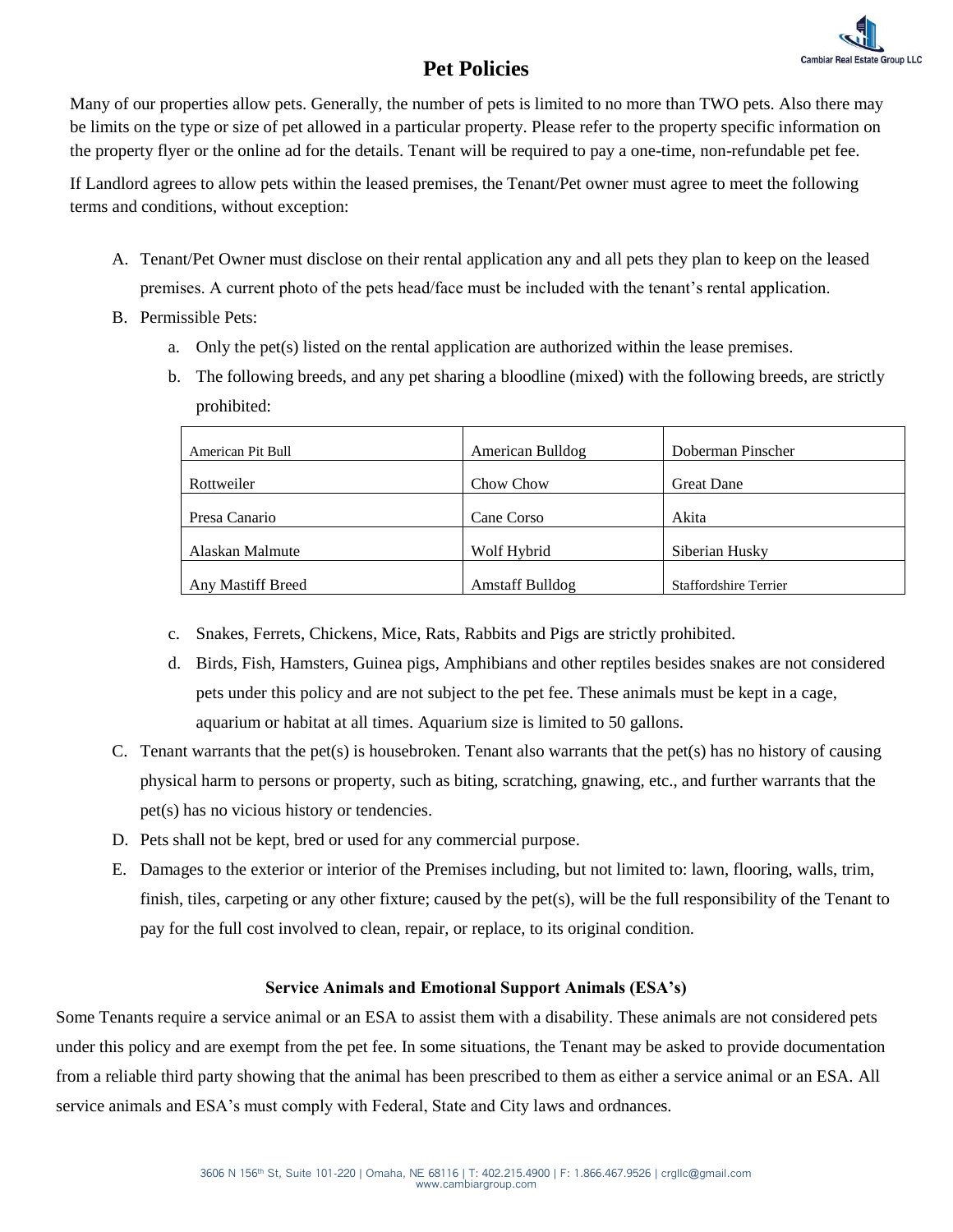

# **RENTAL APPLICATION for Residents and Occupants**

### Property Address:

Please tell us about yourself and any previous rental/housing history. Please be sure to list your full and legal name, including middle initial.

| First                          | Middle<br>Last                                                                                                                                                                                                                 |                                 |                              |  |
|--------------------------------|--------------------------------------------------------------------------------------------------------------------------------------------------------------------------------------------------------------------------------|---------------------------------|------------------------------|--|
|                                |                                                                                                                                                                                                                                |                                 |                              |  |
|                                |                                                                                                                                                                                                                                |                                 |                              |  |
|                                |                                                                                                                                                                                                                                |                                 |                              |  |
| Present Address:<br>Street     | Apt # $City$ State Zip Code                                                                                                                                                                                                    |                                 | since:                       |  |
|                                |                                                                                                                                                                                                                                |                                 |                              |  |
|                                |                                                                                                                                                                                                                                |                                 |                              |  |
|                                | Current Rent: Why are you moving?                                                                                                                                                                                              |                                 |                              |  |
|                                |                                                                                                                                                                                                                                |                                 |                              |  |
|                                |                                                                                                                                                                                                                                |                                 |                              |  |
|                                |                                                                                                                                                                                                                                |                                 |                              |  |
|                                |                                                                                                                                                                                                                                |                                 |                              |  |
|                                | Have you or any person(s) to occupy the property been evicted, breached a rental agreement, or had a legal judgment rendered for                                                                                               |                                 |                              |  |
|                                |                                                                                                                                                                                                                                |                                 |                              |  |
|                                | Will you or any other occupant plan to have a pet/animal during the occupancy? $\square$ Yes $\square$ No                                                                                                                      |                                 |                              |  |
|                                | If Yes, please state type of animal, weight, and age: ___________________________                                                                                                                                              |                                 |                              |  |
|                                | Service Animals and Emotional Support Animals used by persons with disabilities are not considered pets                                                                                                                        |                                 |                              |  |
|                                |                                                                                                                                                                                                                                |                                 |                              |  |
|                                |                                                                                                                                                                                                                                |                                 |                              |  |
|                                | Address: Position: Fax: Fax: Fax: Position: Fax: Position: Phone: Fax: Position: Position: Position: Position: Position: Position: Position: Position: Position: Position: Position: Position: Position: Position: Position: P |                                 |                              |  |
|                                | Do you have any other monthly income? $\square$ Yes $\square$ No If yes, please list source and amount:                                                                                                                        |                                 |                              |  |
|                                |                                                                                                                                                                                                                                |                                 |                              |  |
|                                |                                                                                                                                                                                                                                |                                 |                              |  |
|                                |                                                                                                                                                                                                                                | <b>CO-APPLICANT INFORMATION</b> |                              |  |
| Name: $\frac{\ }{\ }$<br>First | Middle                                                                                                                                                                                                                         | Last                            | if married less than 2 years |  |
|                                |                                                                                                                                                                                                                                |                                 |                              |  |
|                                | Social Security Number: ________________________________Birthdate: ________________________Your sex : □ Male □ Female                                                                                                          |                                 |                              |  |
|                                |                                                                                                                                                                                                                                |                                 |                              |  |
|                                |                                                                                                                                                                                                                                |                                 |                              |  |
|                                |                                                                                                                                                                                                                                |                                 |                              |  |
|                                |                                                                                                                                                                                                                                |                                 |                              |  |
|                                |                                                                                                                                                                                                                                |                                 |                              |  |
|                                |                                                                                                                                                                                                                                |                                 |                              |  |
|                                |                                                                                                                                                                                                                                |                                 |                              |  |
|                                | Have your or any person(s) to occupy the property been convicted of a felony, misdemeanor or sex-related crime? $\Box$ Yes $\Box$ No                                                                                           |                                 |                              |  |
|                                | Have you or your co-applicant ever owned a home? $\Box$ Yes $\Box$ No                                                                                                                                                          |                                 |                              |  |
|                                | Have you or your co-applicant had any credit problems? $\Box$ Yes $\Box$ No                                                                                                                                                    |                                 |                              |  |
|                                |                                                                                                                                                                                                                                |                                 |                              |  |
|                                |                                                                                                                                                                                                                                |                                 |                              |  |
|                                | parent(s) or children. This helps us match up the applications from multiple people. All occupants over the age of 18 must fill out an                                                                                         |                                 |                              |  |
|                                | application. If you are going to be the only occupant just write "none".<br>application. If you are going to be the only occupant just write "none".                                                                           |                                 |                              |  |
|                                |                                                                                                                                                                                                                                |                                 |                              |  |
|                                | Please list all vehicles that will be parked on the premises by anyone living in the property, including cars, trucks, trailers, boats, ect.                                                                                   |                                 |                              |  |
|                                |                                                                                                                                                                                                                                |                                 |                              |  |
|                                |                                                                                                                                                                                                                                |                                 |                              |  |
|                                |                                                                                                                                                                                                                                |                                 |                              |  |
|                                |                                                                                                                                                                                                                                |                                 |                              |  |
|                                | <b>EMERGENCY CONTACT INFORMATION</b>                                                                                                                                                                                           |                                 |                              |  |
|                                | Please provide an emergency contact person, over 18 years old, who is not an occupant of this property                                                                                                                         |                                 |                              |  |
| Full Name:                     |                                                                                                                                                                                                                                |                                 |                              |  |

| Address.<br>$\overline{\phantom{a}}$ |        | ______<br>________________<br>________ |
|--------------------------------------|--------|----------------------------------------|
| Home                                 | ork    | TIOHE.                                 |
| Phone:                               | TIOHE. | ---                                    |